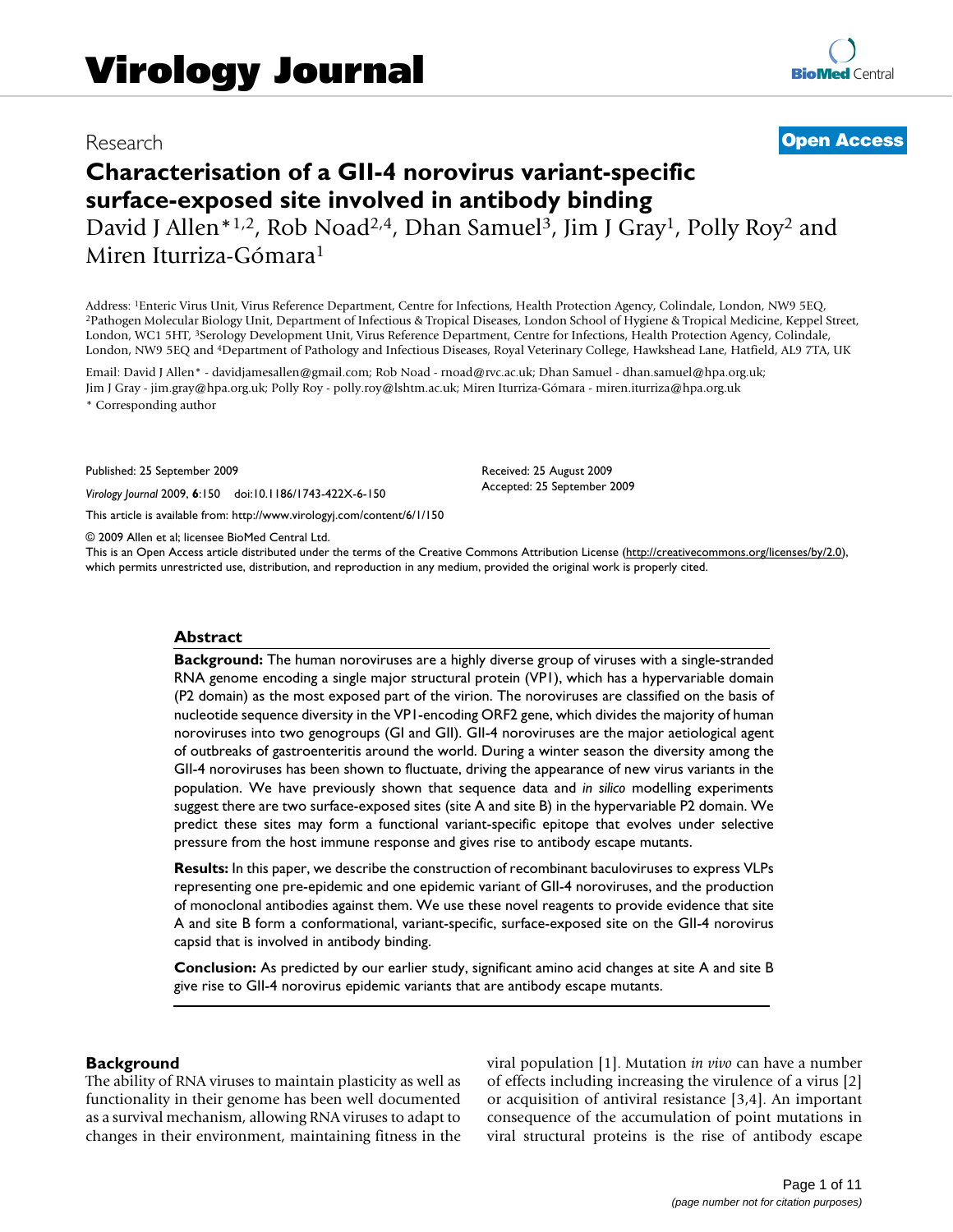mutants [5-7]. RNA viruses generate this diversity in their genome via the lack of fidelity of the viral RNA-dependent RNA polymerase (RdRp), and the mutants with most increased fitness are selected from the progeny by environmental factors such as the host immune response.

Norovirus is a genus in the *Caliciviridae* family, that includes pathogens of humans and animals [8]. Human noroviruses are a highly diverse group of viruses with a single-stranded RNA genome made up of three open reading frames (ORFs), [9]. Noroviruses are classified on the basis of nucleotide sequence diversity in the ORF2 gene, which divides the majority of human noroviruses into two genogroups (GI and GII) and approximately 19 genetic clusters within them [10]. The genogroup II-genotype 4 (GII-4) noroviruses have been the dominant circulating strain since the early 1990s [11], and in 2002 a variant GII-4 norovirus emerged that caused unusually high numbers of outbreaks of gastroenteritis in the summer of 2002, and epidemic gastroenteritis around the world in the winter of 2002/2003 [12]. This variant possessed a 3 nucleotide (nt) insertion in the hypervariable P2 domain of the VP1 protein at position 6265. This epidemiological pattern was repeated in 2006 when another novel GII-4 norovirus variant emerged, however, no insertions or deletions were observed in the genome of this virus (J Gray, personal communication).

Noroviruses are the major aetiological agent of outbreaks of gastroenteritis in the community and in semi-closed settings around the world. During a winter season (September-March), the diversity among the GII-4 noroviruses has been shown to fluctuate, driving the appearance of new virus variants in the population [13]. Studies of the genetic diversity of these viruses have shown that new GII-4 variants appear periodically in the population following evolution of the viruses along neutral networks, and that accumulation of mutations in the hypervariable P2 domain results in antibody escape mutant viruses which go on to cause epidemic gastroenteritis [14-16].

Computer modelling experiments have previously suggested that there are two 3-amino acid motifs (site A and site B) in the hypervariable P2 domain that define the appearance of epidemiologically significant GII-4 variant norovirus strains [14]. Based on these observations, we predicted that these two motifs may be a functional variant-specific epitope that evolves under selective pressure from the host immune response and give rise to antibody escape mutants.

Due to the lack of a tissue culture system [17] and suitable animal models in which to study noroviruses, we synthesised recombinant virus-like particles (VLPs) using a baculovirus expression system based on previously described methods [18,19]. These VLPs were used to generate monoclonal antibodies (mAbs) in order to test the functionality of site A and site B. We use these novel reagents to provide evidence that site A and site B form a conformational, variant-specific, surface-exposed site on the GII-4 norovirus capsid that is involved in antibody binding, and that as predicted, significant amino acid changes at site A and site B give rise to GII-4 norovirus epidemic variants that represent antibody escape mutants.

# **Results**

#### *Construction of Recombinant Baculoviruses Expressing GII-4 Norovirus VLPs*

Analysis of sequence data for the strains used in this study showed >88% nucleotide identity in the ORF2 gene between strains GII-4v0, GII-4v2 and the reference strain Lordsdale virus (LV), and >90% nucleotide identity between GII-4v0 and GII-4v2 sequences (data not shown). Deduced amino acid sequences for VP1 revealed >95% similarity between the GII-4v0 virus and LV (data not shown). Detailed comparison of coding and non-coding nucleotide sequence substitutions showed that the majority of non-synonymous substitutions occurred in the P2 domain (data not shown)

Wild-type VLPs were purified from recombinant baculovirus-infected *Sf9* cells and were analysed by EM (Figure 1(d)). Negative staining of preparations showed intact VLPs had formed for both strains, and no significant morphological variation was observed within the VLP preparations (Figure 1(d)). Particles were 30-35 nm in diameter, and the surface structure of the particles could be visualised at high magnification (Figure 1(d)). The VLPs were morphologically indistinguishable from native norovirus virions found in clinical specimens, but >10 fold more VLPs were observed per viewing field than are typically observed in clinical specimens.

The two wild-type expressing plasmid constructs pRN-GII4v0 and pRN-GII4v2 were modified by PCR site directed mutagenesis so that the ORF2 encoded a VP1 protein that was identical to either the GII-4v0 or GII-4v2 parental protein except at either of the putative epitope positions 296-298 (site A) or positions 393-395 (site B), where the protein would be of the heterologous (nonparental) strain (Figure 2). Successful mutagenesis at the target site without alteration of the remaining norovirus insert was confirmed through sequence analysis (data not shown).

All four hybrid VLP-expressing recombinant baculoviruses efficiently expressed VP1 (data not shown). Further, EM analysis of GII4v0/A2B0, GII4v0/A0B2 and GII4v2/ A2B0 VLPs formed by mutant recombinant VP1 proteins were morphologically indistinguishable from wild-type VLPs (data not shown). However, the hybrid construct pRN-GII4v2/A0B2 did not form VLPs, despite expressing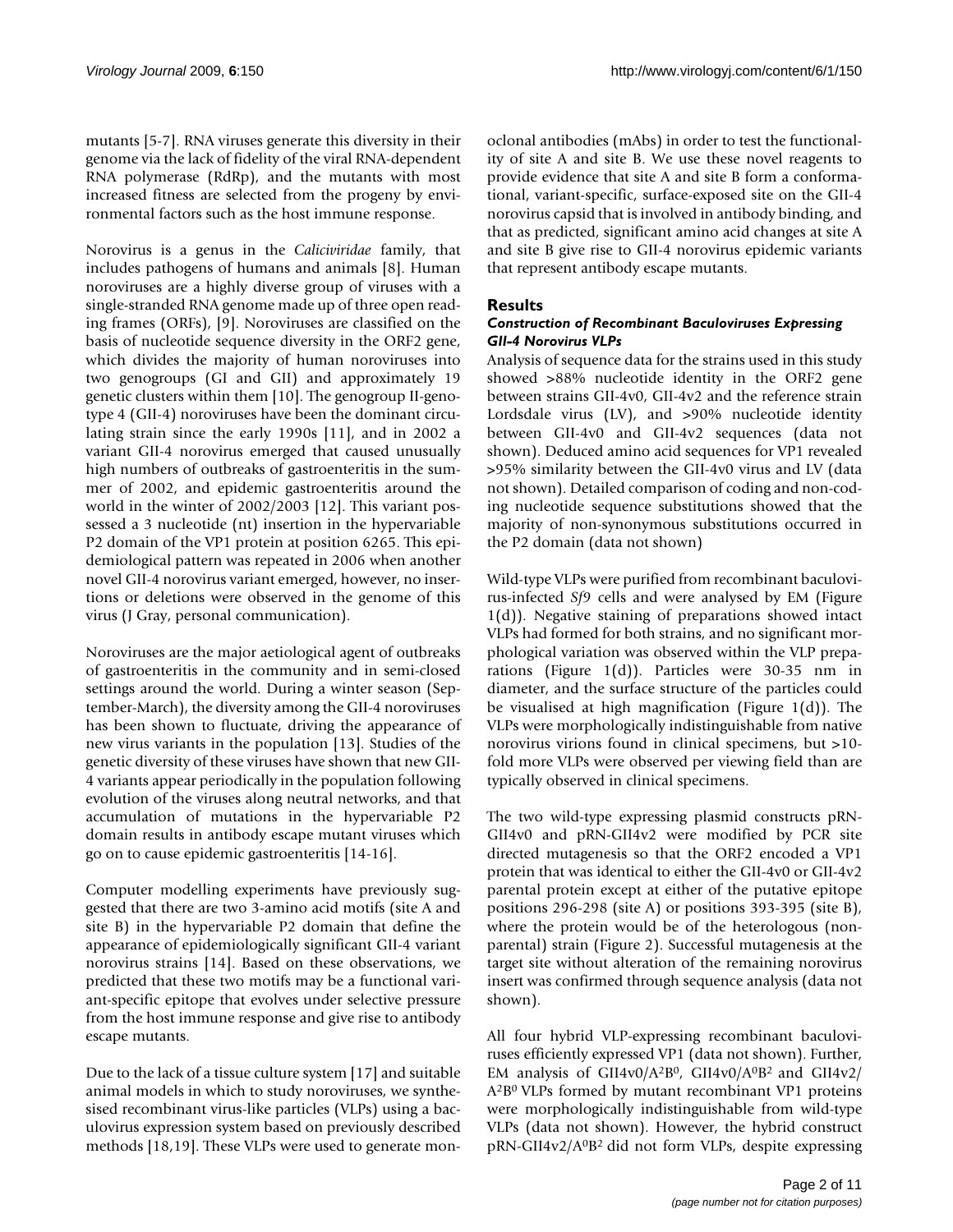

# **Figure I**

**GII-4 Norovirus Major Sturctural Protein**. (a) Schematic representing the norovirus VP1 protein, highlighting the hypervariable P2 domain and putative epitopes Site A and Site B (as described in Allen *et al.*, 2008). (b) Table showing amino acid variation at Site A and Site B in the period 1999-2006, as previously described in (Allen *et al.*, 2008). Strains used in the work described here are highlighted. (c) Model of the norovirus VP1 P domain showing the location of Site A and Site B in the threedimensional protein (structure from Cao *et al.*, 2007). (d) Electron micrograph showing GII-4v2 VLPs purified from *Sf*9 cells, the morphology of which is representative for all VLPs described here. Magnification is 105 000× and VLPs are stained with 1.5% phosphotungstic acid. Scale bar is 100 nm.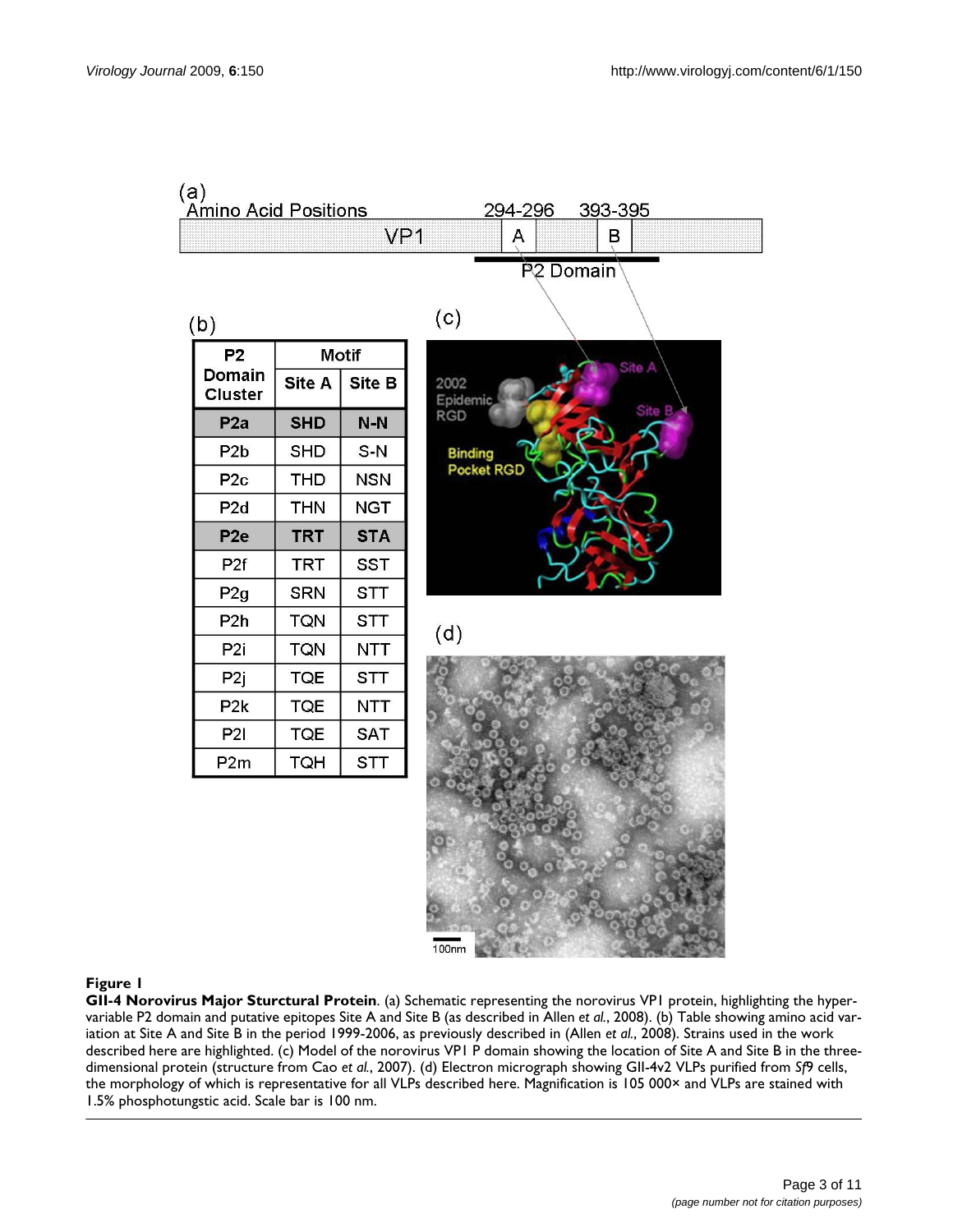

#### Schematic representation of no **Figure 2** rovirus protein coding region of pRN16 constructs expressing wild-type and hybrid VLPs

**Schematic representation of norovirus protein coding region of pRN16 constructs expressing wild-type and hybrid VLPs**. Following construction of plasmids pRN-GII4v0 and pRN-GII4v2 expressing wild-type GII-4v0 and GII-4v2 VLPs, respectively, these plasmid constructs were modified by site directed mutagenesis at either putative epitope site A (nt 886-891, aa 296-298), or putative epitope site B (nt 1176-1182, aa 383-395) to generate plasmid constructs that expressed hybrid VLPs. The schematic shows a representation of the region of the plasmid encoding norovirus structural proteins (3'UTR and remainder of plasmid not shown for clarity). PCR mutagenesis was used to generate plasmid constructs that encoded an ORF2 identical to either GII-4v0 or GII-4v2, except at either site A or site B, which was modified to be as equivalent to that position in the heterologous variant. The resulting expressed VP1 protein was a hybrid of the two variants, and so the VLP formed from the hybrid VP1 was antigenically hybrid. Plasmid construct names are given on the left, whilst the hybrid VLPs are represented with VLP names next to them on the right. All GII-4v0 derived regions are shown in solid black, all GII-4v2 derived regions are shown in hatched lines.

VP1 (data not shown), therefore the hybrid VLP GII-4v2/ A0B2 was not available for subsequent work.

In addition to the hybrid VLPs described above, a reverse mutant construct, pRN-GII4v0/A0B0*<sup>R</sup>*, was also generated by back mutation of the hybrid construct pRN-GII4v0/ A0B2 by site-directed mutagenesis (Figure 2). This reverted the amino acid sequence at the site B from STA (GII-4v2) back to N~N (GII-4v0). This plasmid was sequenced to confirm the mutation at the target site had taken place, and that no changes had taken place in the rest of the insert (data not shown). The plasmid was used as described to produce recombinant baculoviruses and produce the VLP GII-4v0/A0B0*<sup>R</sup>*.

# *Production and Characterisation of Variant Specific Anti-GII-4 Norovirus Monoclonal Antibodies*

Mice were inoculated with either GII-4v0 VLPs or GII-4v2 VLPs, and five monoclonal antibodies were fully characterised for their isotype, titre and binding specificity (Table 1). Test bleeds from both GII-4v0 and GII-4v2 inoculated mice prior to fusion showed that only a low level of cross-reactivity with the heterologous antigen by ELISA (data not shown).

Urea treatment of the homologous antigen significantly reduced recognition of the epitope by all of the monoclonal antibodies (Table 1), and urea treatment of the het-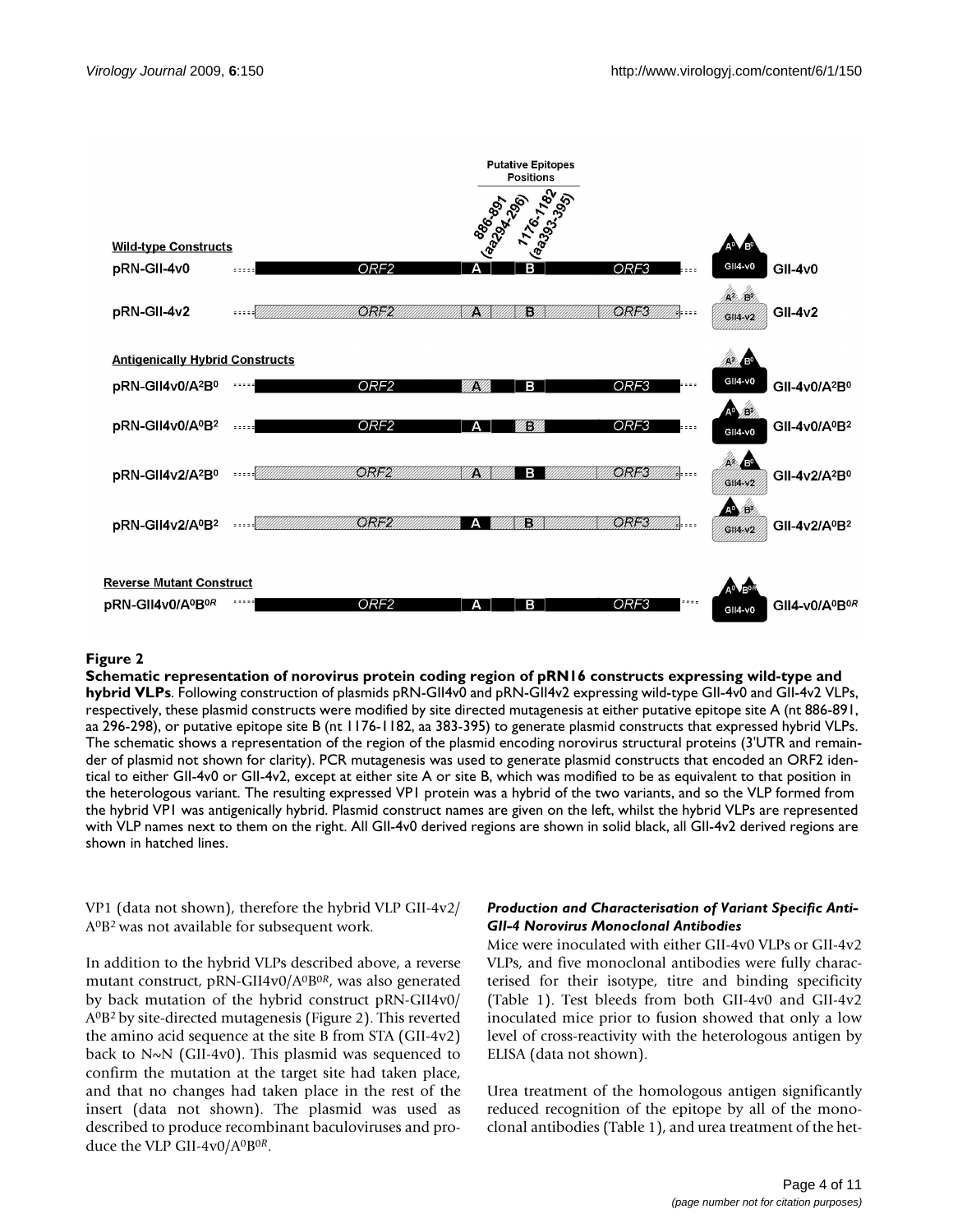| <b>Monoclonal Antibody</b> |           |       |        | Homologous Antigen Isotype Titre <sup>1</sup> % Reduction in Binding to Urea-Treated Homologous Antigen |
|----------------------------|-----------|-------|--------|---------------------------------------------------------------------------------------------------------|
| mAbGlI4v0.5                | $GII-4v0$ | lgG I | 100    | 71.8%                                                                                                   |
| mAbGII4v0.8                | $GII-4v0$ | lgG2a | 10 000 | 80.9%                                                                                                   |
| mAbGII4v0.10               | $GII-4v0$ | lgG2b | 10 000 | 79.8%                                                                                                   |
| mAbGlI4v2.5                | $GII-4v2$ | lgG l | 10 000 | 44.0%                                                                                                   |
| mAbGlI4v2.6                | $GII-4v2$ | lgG I | 10 000 | 51.2%                                                                                                   |

#### **Table 1: Monoclonal antibody characterisation.**

1Titres were determined by serial dilution between 1:10 and 1:10 000 000 in an EIA. Titres were taken as the reciprocal of the last dilution to give an optical density >0.5 at 450 nm.

Three anti--GII-4v0 mAbs (mAbGII4v0.5, mAbGII4v0.8, mAbGII4v0.10) and two anti-GII-4v2 mAbs (mAbGII4v2.5, mAbGII4v2.6) were characterised for reactivity, isotype and titre. The ability of the five mAbs to recognise their respective homologous antigen that had been chemically denatured was also assessed by ELISA.

erologous antigen did not confer recognition (data not shown).

# *Identification of a Variant-Specific Surface-Exposed Site Involved In Antibody Binding*

Each of the three anti-GII-4v0 mAbs displayed a slightly different binding pattern, although the data suggested that all three mAbs recognised an epitope formed or influenced by both site A and site B (Figure 3(a)).

More than 75% reduction in binding of mAbGII4v0.5 to its homologous antigen (GII-4v0) was observed following blocking with the homologous antigen, whereas no reduction in binding was observed following incubation with the heterologous antigen (GII-4v2). Following replacement of GII-4v0 site A with the heterologous GII-4v2 site A, VLP GII-4v0/A2B0 failed to block any of the binding of mAbGII4v0.5 to its homologous antigen, demonstrating that site A is essential for mAb recognition of the antigen. When the GII-4v0 site B was replaced with the GII-4v2 site B, VLP GII-4v0/ $A^{0}B^{2}$ , reduced binding to the GII-4v0 antigen by  $\sim$ 19% indicating that when the homologous site A was intact, partial mAb recognition occurred, but without the corresponding homologous site B, mAb recognition was impaired. Similarly, substitution of the heterologous site B in the GII-4v2 with the GII-4v0 site B (VLP GII-4v2/A<sup>2</sup>B<sup>0</sup>) was not sufficient for recognition of this hybrid VLP by mAbGII4v0.5. Importantly, restoring site B to the VLP GII-4v0/A0B2 was sufficient to restore wild-type levels of binding, to >70% reduction.

A 25% reduction in binding was observed following blocking of mAbGII4v0.8 with the homologous GII-4v0 VLP, compared to only 5% reduction in binding following blocking with the heterologous GII-4v2 VLP. Blocking with any one of the three hybrid VLPs resulted in ≤10% reduction in binding; the highest level of reduction following blocking among these VLPs was with the GII-4v2/

A2B0 VLP which displays site B from the homologous (GII-4v0) antigen, thereby indicating that mAbGII4v0.8 was able to partially recognise site B, but that complete recognition required the homologous site A to be displayed concurrently. Blocking with the reverse mutant VLP GII-4/ A0B0*<sup>R</sup>*restored binding reduction to 27%, comparable to blocking levels by wild-type GII-4v0. This further supports the observation that both homologous site A and site B must be displayed simultaneously on the virus surface for mAb recognition.

Approximately 68% of mAbGII4v0.10 binding was reduced following blocking by GII4v0 VLP, and only one tenth of this reduction in binding observed following blocking with GII-4v2 VLP. Blocking with any one of the three hybrid VLPs resulted in ≤10% reduction in binding; again the highest level of reduction following blocking with a hybrid VLP was with the GII-4v2/A<sup>2</sup>B<sup>0</sup> VLP which displays site B from the homologous (GII-4v0) antigen, suggesting a role for site B in mAb recognition. Blocking with the reverse mutant VLP GII-4/A<sup>0</sup>B<sup>0R</sup> restored binding reduction to levels comparable to blocking levels by wildtype GII-4v0, of approximately 70% reduction. This confirmed that both homologous site A and site B must be present for mAb recognition of the antigen.

Both anti-GII-4v2 mAbs behaved the same in competition immunoassays (Figure 3(b)). Blocking of both mAbs with the homologous GII-4v2 antigen resulted in >85% reduction in binding in both mAbs, and blocking with the heterologous GII-4v0 antigen resulted in <2.5% reduction in both mAbs. When blocking was performed using one of the two GII-4v0-derived hybrid VLPs (GII-4v0/A2B0, or, GII-4v0/A<sup>0</sup>B<sup>2</sup>), or the reverse mutant VLP, <7.5% reduction in binding was observed in both anti-GII-4v2 mAbs. In contrast, blocking with the hybrid VLP GII-4v2/A<sup>2</sup>B<sup>0</sup> (which is all GII-4v2 except at site B) produced reduction in binding equivalent to that observed with the GII-4v2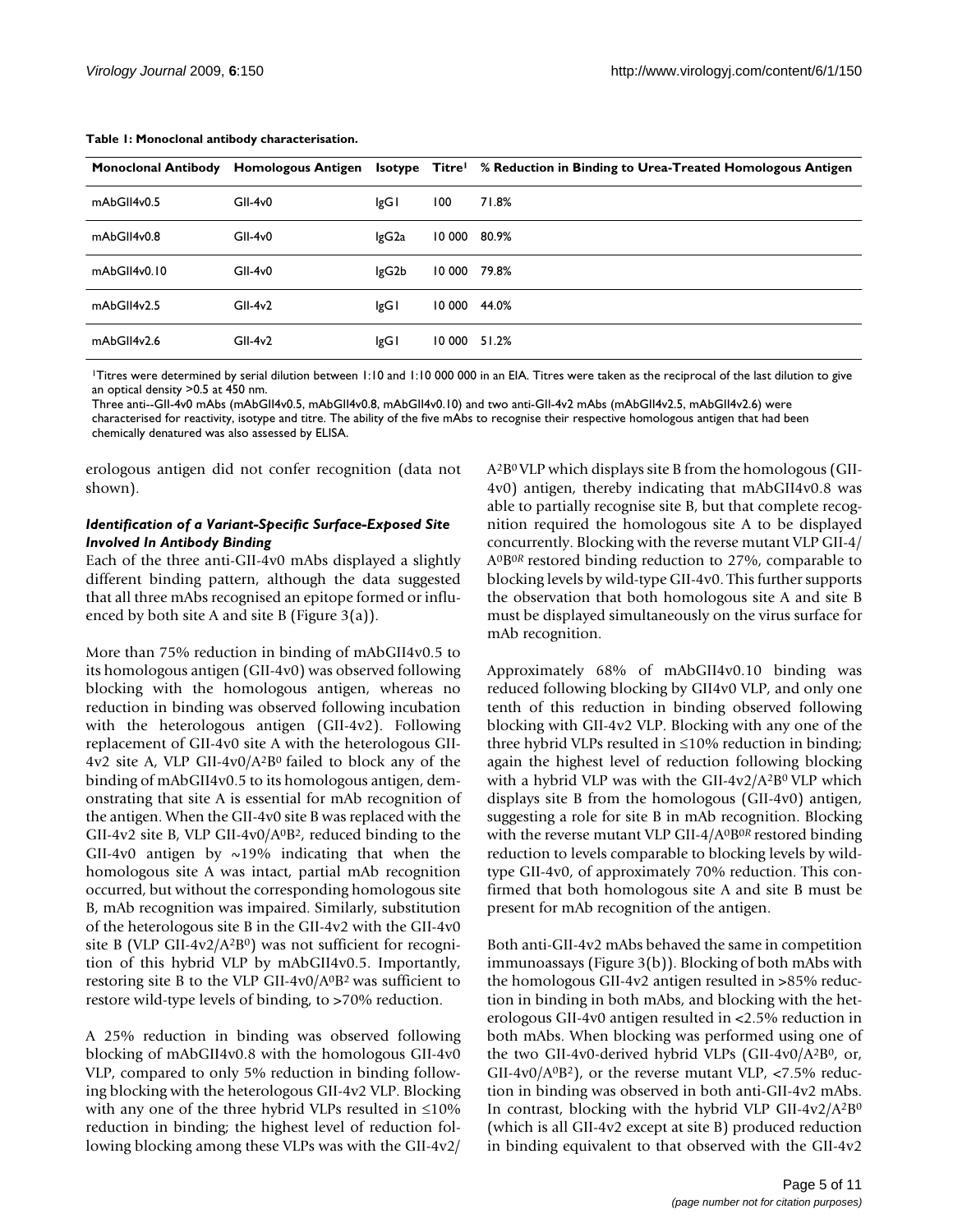

#### Average percent reduction in binding of (a adsorption ELISA **Figure 3** ) anti-GII-4v0 and (b) anti-GII-4v2 mAbs to wild-type and mutant VLPs in a cross

**Average percent reduction in binding of (a) anti-GII-4v0 and (b) anti-GII-4v2 mAbs to wild-type and mutant VLPs in a cross adsorption ELISA**. As described in the Materials and Methods, each mAb was pre-incubated in a blocking step with the antigen indicated on the x-axis, before being transferred to a microtitre plate coated with antigen homologous to the mAbs being tested. Percent reduction in binding was then calculated using a PBS control. Cross absorption assays were repeated 3 times independently and the average data is presented here with bars showing the standard error of the mean. Cartoons representing the antigenic structure of the antigen (as described in Figure 2) are shown above the bars (with corresponding labels below the bars). All mAbs were used at 1:10 000 dilution, except mAbGII4v0.5, which was used at 1:1000.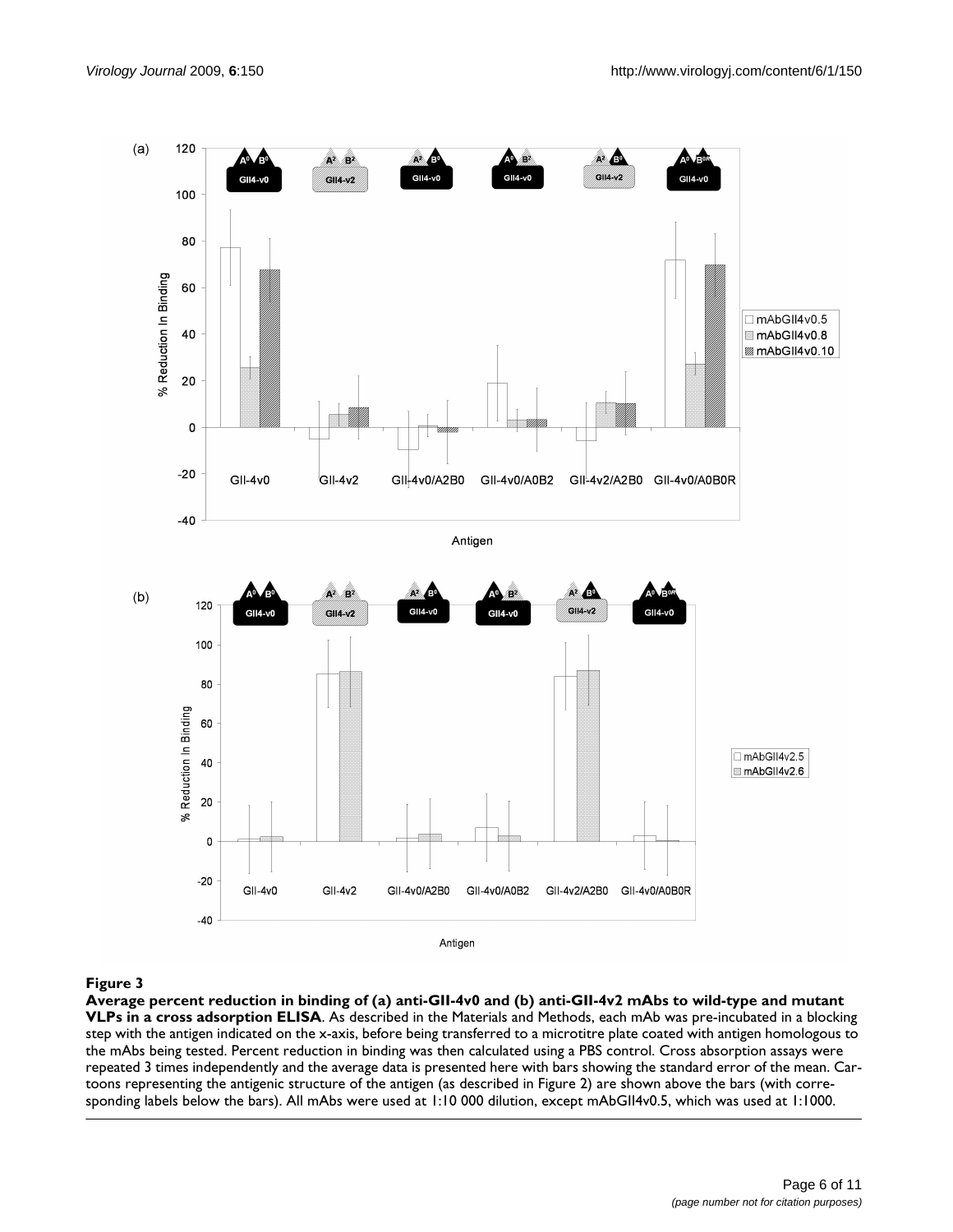antigen of >80% reduction. These data indicated that both the anti-GII-4v2 mAbs recognised an epitope that is variant specific, but is not formed of either site A or site B, alone or in combination.

# **Discussion**

Efforts to identify sites on the norovirus capsid involved in antibody binding have been hampered by the lack of a cell culture system for human noroviruses [17], and therefore epitope mapping studies using infectious virus have not been possible. Here we have used VLPs synthesised in the baculovirus expression system (BES) as a surrogate for infectious virus in a mutagenesis study to identify sites on the GII-4 norovirus capsid important in antibody recognition. Previous work has shown that when VLPs expressed in the BES were compared with VLPs expressed in a mammalian recombinant protein expression system, no discernable differences in the biochemistry or structure of the two differently expressed VLPs were observed [20].

The data presented here show the expression of high yields of VLPs representing two norovirus strains, one from each of the previously identified neutral networks: (i) pre-2002 epidemic, and (ii) 2002 epidemic-200 [14]. These VLPs were used to immunize mice to produce monoclonal antibodies against these strains.

Both the anti-GII-4v0 and anti-GII-4v2 polyclonal antibody responses were generally specific for the homologous antigen, but a low level of cross-reactivity was observed (data not shown). Cross-reactivity is expected in polyclonal serum because the different antibodies present recognise a range of different epitopes, and have different affinities; therefore polyclonal antibodies will, at least in part, recognise a heterologous antigen. However, following sub-cloning by limiting dilution, cross-reactivity was lost as mAbs were isolated. This confirmed the specificity of these antibodies for a single GII-4 norovirus variant strain through recognition of an epitope that was unique to that variant norovirus and offered no cross-reactivity between other GII-4 norovirus variants.

The absence of any cross-reactivity in the EIA between the mAbs and their heterologous antigen also showed that the mAbs were not recognising epitopes from baculovirus proteins or from *Sf9* cell-derived proteins. Both antigen preparations were made in the same protein expression system and purified in the same way. Therefore any baculovirus or cell-derived proteins that co-purified with the VLPs were present in both the GII-4v0 and the GII-4v2 VLP preparations used in the immunization of the mice and in the preparation used as antigen in the EIA. Thus any mAb reacting to a baculovirus or cell-derived protein would react equally with both antigen preparations. This is not the case, with all mAbs displaying specificity for the homologous antigen preparation, thereby demonstrating that all five mAbs were raised against norovirus proteins and not baculovirus or insect cell proteins.

Urea treatment of both GII-4v0 and GII-4v2 VLPs revealed the three anti-GII-4v0 mAbs recognised a conformational epitope, whereas the anti-GII-4v2 mAbs recognised a partially conformational epitope (Table 1). Treatment of a macromolecular protein with a chaotropic agent such as 8 M urea will denature the three-dimensional structure of the protein by disrupting the non-covalent intra-molecular interactions such as hydrogen bonding and van der Waals forces. If the mAbs recognised a linear epitope, binding would remain unaffected following chaotropic treatment. However, the epitope recognised by the mAbs must be conformational, as the level of mAb binding to the antigen was reduced following denaturing treatment of the antigen. Demonstrating that the mAbs recognised conformational epitopes was important because site A and site B identified by sequence analysis [14] were shown to be surface exposed loop structures on the virus surface separated by 100 amino acid residues in the linear protein, but in close proximity in the three-dimensional protein (Figure 1(a) &1(c)). Therefore, it was expected that any antibodies raised against these sites would, at least in part, recognise the conformation of the surface structure at these positions, which is why it was important that VLPs were used as the immunogen rather than linear VP1 protein. This was corroborated through the failure to detect a VP1 band in western blots (data not shown).

Site-directed mutagenesis was used to modify the norovirus ORF2 gene in the plasmids pRN-GII4v0 and pRN-GII4v2 at putative epitopes site A (aa296-298) or site B (aa393-395). The aim was to generate both GII-4v0 and GII-4v2 hybrid VLPs which displayed either an heterologous site A or site B. It was predicted that the changes engineered at site A or site B would differently affect the ability of mAbs to recognise the antigen, and so demonstrate the roles of site A and site B as surface-exposed sites involved in antibody binding.

The three hybrid VLPs that were isolated were found to be morphologically indistinguishable from wild-type VLPs as determined by EM, demonstrating that the mutagenesis had no adverse effect on the structural integrity of the VLP. The exception was the hybrid VLP expressed from the recombinant baculovirus BAC-GIIv2/A0B2, which despite expressing VP1 to high levels, did not form VLPs. As no coding errors were observed in the ORF2 gene, and a high level of protein expression was observed by SDS-PAGE, the lack of VLP formation was not due to truncation of the protein, failure of the baculovirus and expression vector to undergo recombination, or failure of the recombinant baculovirus to express the protein. Therefore, it seems most likely that the mutations engineered in the P2 domain were structurally unfavourable and that they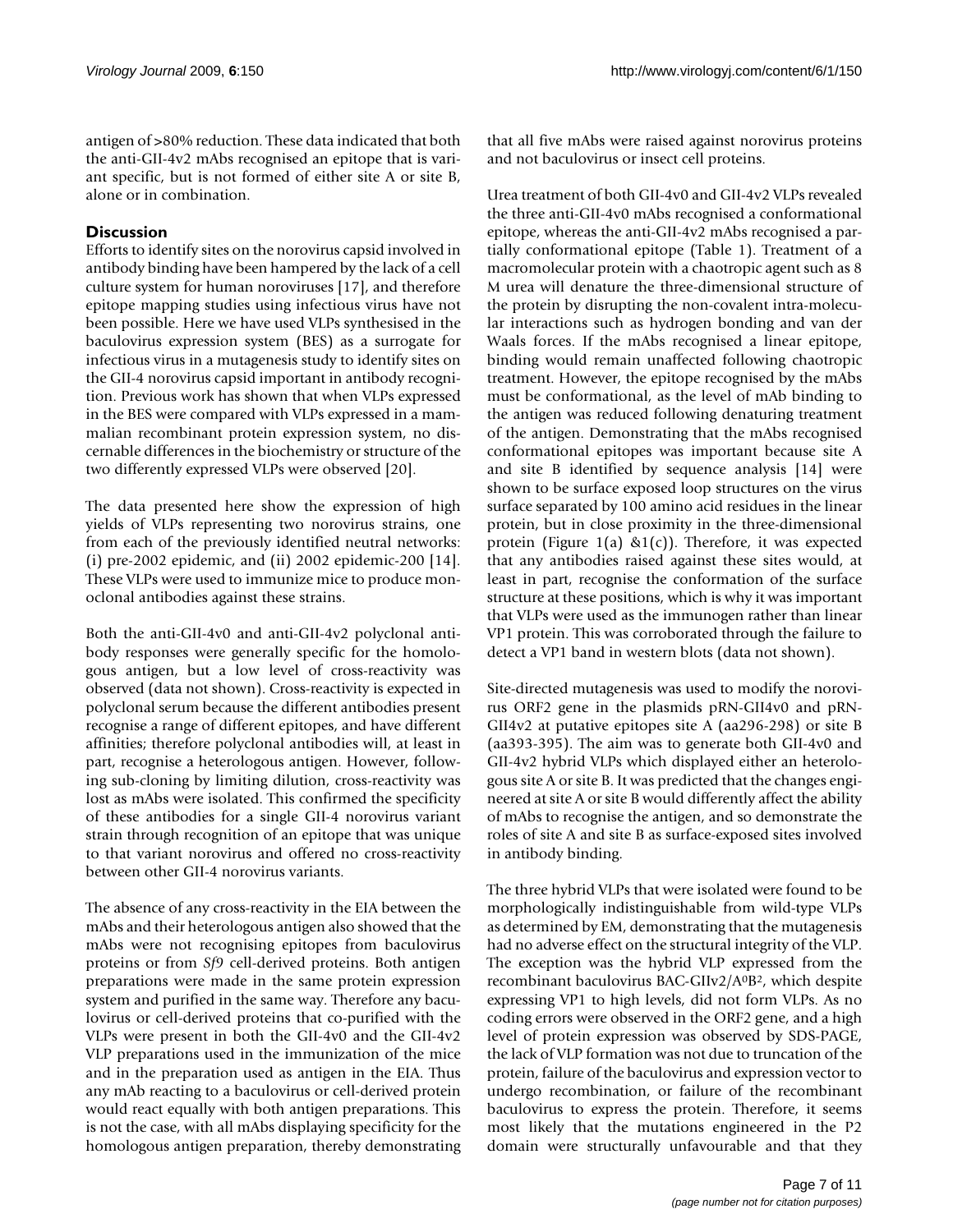either perturb the correct conformation of the protein or interfered with the subunit-subunit interactions, thus precluding particle formation.

It was predicted that the mAbs raised against the GII-4v0 and the GII-4v2 antigens would recognise a site formed of both site A and site B, or would recognise a site formed of one of these sites alone. This was tested in a cross absorption EIA using wild-type VLPs, hybrid VLPs, the reverse mutant VLP and the five mAbs.

All three anti-GII-4v0 mAbs recognised an antigenic region formed or influenced directly by both site A and site B, as replacement of either of these sites abolished recognition of the GII-4v0 antigen by the mAbs. This observation was supported by the data from the reverse mutant VLP. The GII-4v0/A0B2 VLP failed to block binding of the anti-GII-4v0 mAbs to the GII-4v0 antigen, but reverse mutation of site B in this antigen back to GII-4v0 concurrently restored the ability of the antigen to block mAb binding. The conclusion that the anti-GII-4v0 mAbs require both site A and site B for antibody binding reflects predictions made using bioinformatics data [14]. It was noted that epidemiologically significant variant strains appeared in the population following a cluster transition event in which biochemically significant amino acid substitutions (or insertions/deletions) were observed at site A and site B concurrently which itself suggested that both site A and site B are required for defining epidemiologically important strains and allowing GII-4 noroviruses to evade immunity existing in the population.

The back mutation of the hybrid GII-4v0/ $A^{0}B^{2}$  at site B created the VLP GII-4v0/A0B0*R* that had twice undergone sitedirected mutagenesis at site B, so that it was structurally and antigenically identical to the wild-type GII-4v0 antigen. This experiment confirmed: (i) that the site-directed mutagenesis process had no effect on the integrity of the antigenic properties of the particle, other than those created by the targeted mutation, and, (ii) that recognition of an unrecognised hybrid antigen by a mAb could be restored by replacement of the mutated site, thus demonstrating that the mutated site was necessary for antibody recognition of the antigen.

The anti-GII-4v2 mAbs recognised only the GII-4v2 VLP and the GII-4v2/A<sup>2</sup>B<sup>0</sup> VLP, therefore demonstrating that these mAbs recognise either an epitope that is dependent on site A being in the structural context of the GII-4v2 antigen, but is independent of site B, or, an epitope that is formed of neither site A nor site B. The former is difficult to evaluate because the VLP GII-4v2/A0B2 was not available, but the latter could be investigated by construction of a GII-4v2 hybrid VLP with site A and site B from GII-4v0, which if recognised by the mAbs, would demonstrate that the mAbs bind a site that is neither site A nor site B. Conversely, if such a VLP was not recognised, this would demonstrate that site A and site B were important for antibody binding, and more detailed mutagenesis studies where individual amino acid residues in the GII-4v2 VLP were mutated would aid in revealing the residues critical for antibody recognition. Whether the five mAbs described here recognise the same or different epitopes remains to be tested in blocking EIAs.

In this study, we have used several well characterised experimental systems in conjunction with *in silico* models, to identify sites on the GII-4 norovirus capsid that are important in antibody recognition. The use of antigenically hybrid VLPs to study capsid-antibody interactions was used as a surrogate for infectious virus because there is no cell culture system available for these viruses, and our approach of systematic mutation of VLPs led to the identification of two 3aa sites on the surface of the capsid required for antibody binding. Whether the regions identified in this work represent neutralisisng epitopes remains to be investigated, but these investigations remain hampered by the lack of a replicative *in vitro* system or suitable animal model. It would also be interesting to determine whether the mAbs described here could interfere with the ability of VLPs to interact with histoblood group antigens (HBGAs) when used in a VLP-HBGA binding assay [21].

# **Methods**

# *Clinical Samples*

Two faecal specimens were selected from outbreaks that had been characterised by PCR as being caused by a GII-4 norovirus at the Enteric Virus Unit, Centre for Infections, Health Protection Agency, London, UK. The two viruses were: (i) a GII-4 norovirus circulating before the 2002 epidemic, classified as a variant 0 (GII-4v0) virus; and, (ii) a GII-4 norovirus circulating after the 2002 epidemic, and classified as a variant 2 (GII-4v2) virus. Samples were prepared as 10% suspensions in balanced salt solution (Medium 199, Sigma, Dorset, UK) prior to nucleic acid extraction.

# *Nucleic Acid Extraction & Reverse Transcription*

Total nucleic acid was extracted from a 250 μl aliquot of the 10% faecal suspension using a guanadinium isothiocyanate/silica method as previously described [22]. Extracted nucleic acid was incubated at 42°C for 60 minutes with 50 pmol of poly(T)-TVN primer in Tris-HCl buffer, pH8.3, 5 mM  $MgCl<sub>2</sub>$ , 1 mM each dNTP, and 200 U SuperScript® III reverse transcriptase (Invitrogen, Paisley, UK).

# *PCR and Amplicon Purification*

The genes ORF2 and ORF3 encoding the major structural protein VP1 and the minor structural protein VP2, respectively, and the 3' untranslated region (3'UTR), were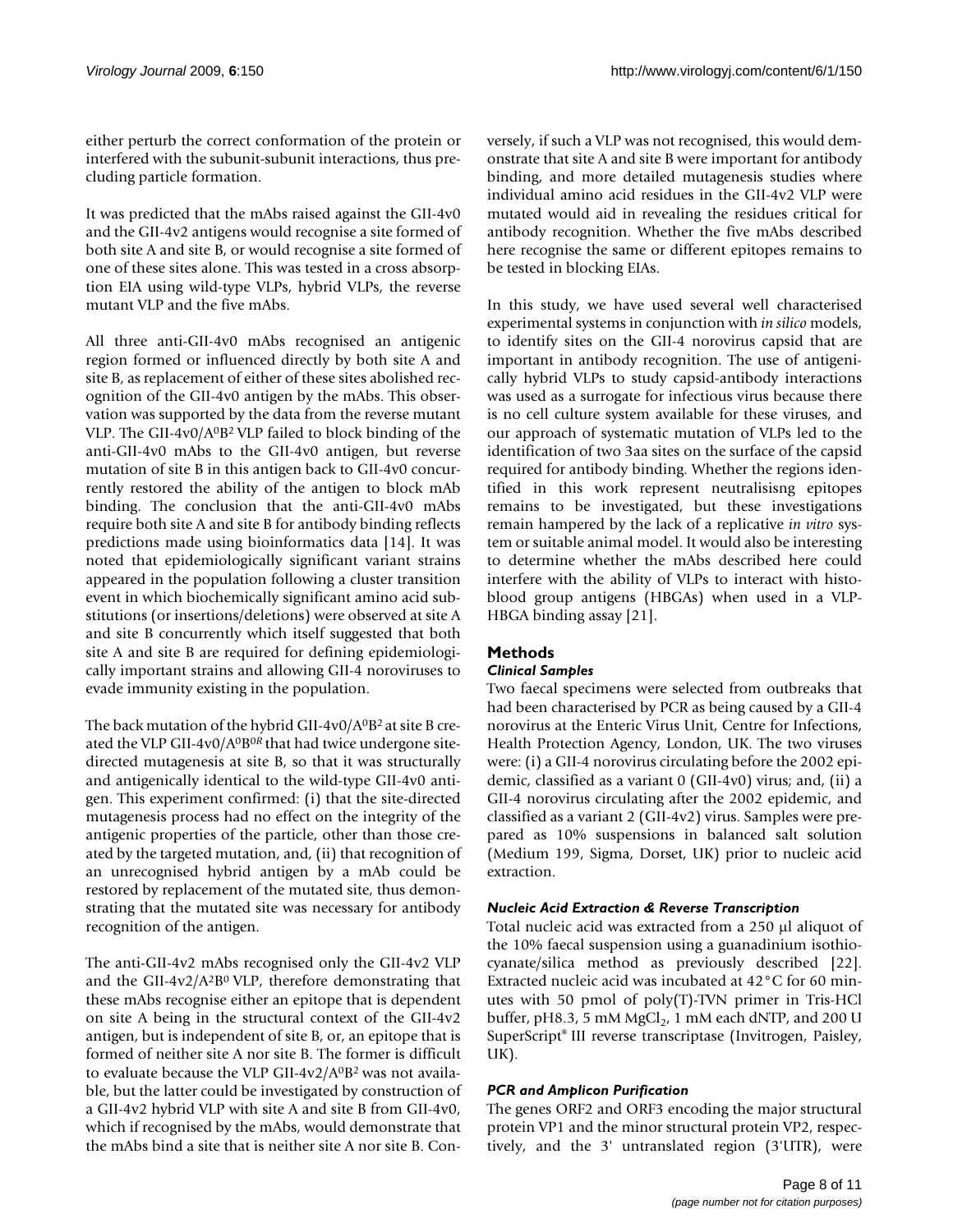amplified by PCR using primers ORF1/2-F1 [14] and TVN-linker. The resulting amplicon 3'ORF1+ORF2+ORF3+3'UTR, was either 2513 bp or 2516 bp in length, depending on the strain. Reactions were performed using High Fidelity PCR System (Roche Diagnostics Ltd, Burgess Hill, UK). PCR amplified amplicons were purified either from solution using Montage® PCR Filter Units (Millipore, Watford, UK), or from agarose gels using Geneclean® Spin Kit (Qbiogene, Cambridge, UK). Both were used as according to manufacturers' instructions.

# *Amplicon Sequencing and Sequence Analysis*

Sequencing PCR was performed using 10 pmol of primer and 100 fmol template DNA. All sequencing was performed using GenomeLab™ DTCS - Quick Start Kit (Beckman Coulter, High Wycombe, UK) according to the manufacturer's instructions, and a CEQ8000 automated sequencer (Beckman Coulter).

Nucleotide sequence contigs were generated from trace data using the Assembler tool in BioNumerics v3.5 (Applied Maths, Kortrijk, Belgium). Multiple alignment and phylogenetic analysis was performed using appropriate algorithms in BioNumerics v3.5 (Applied Maths). Amino acid sequence data was deduced from nucleotide data and analysed using BioEdit [23], and also using BioNumerics v3.5 (Applied Maths).

# *Cloning*

Each of the purified 3'ORF1+ORF2+ORF3+3'UTR amplicons was cloned into the vector pCR2.1-TOPO® (Invitrogen) according to the manufacturer's instruction. The 3'ORF1+ORF2+ORF3+3'UTR amplicon was then modified by PCR using primers deigned to: (i) remove the partial 3'ORF1 sequence at the 5' end of the amplicon; (ii) include two restriction enzyme sites at each end of the amplicons in order to allow for directional cloning into vector pRN16; and, (iii) modify the translation initiation context of ORF2 to match that of the baculovirus polyhedrin gene (PH). The GII-4v0 amplicon was modified as follows: 5'-A-*Stu*I-*Sac*I-PH-ORF2-ORF3-3'UTR-*Xba*I-*Stu*I-A-3'. The GII-4v2 amplicon was modified as follows: 5'-A-*Stu*I-*Kpn*I-PH-ORF2-ORF3-3'UTR-*Xba*I-*Stu*I-A-3'. The vector pRN16 contains a region of the *Autographa californica* nuclear polyhedrosis virus (AcMNPV) around the polyhedrin gene (ORF7 (735)) which overlaps the essential ORF8 (1629) gene. pRN16 was produced by ligating the *Bst*XI/*Hin*dIII polyhedrin promoter-polylinker fragment from pAcCL29.1 [24] into *Bst*XI/*Hin*dIII cut pBacPAK8 (BD Clontech). After digestion of both inserts and vector pRN16 with the appropriate restriction enzymes ligation was performed using T4 DNA ligase (Fermentas, York) to produce the plasmids pRN-GII4v0 and pRN-GII4v2.

Positive clones were grown overnight in a 50 ml LB broth culture containing 50 μg/ml ampicillin, and the plasmid isolated using a plasmid preparation kit (Plasmid Midi Kit, QIAGEN, West Sussex, or SNAP Midi-Prep Kit, Invitrogen) according to the manufacturer's instructions.

#### *Site-Directed Mutagenesis*

Wild-type sequences for GII-4v0 and GII-4v2 VLPs were mutated in the P2 domain at site previously identified as forming a putative epitope  $[14]$  (Figure 1(a)-(c)). Plasmids pRN-GII4v0 and pRN-GII4v2 were mutated in a site specific mutagenic PCR reaction at either a 9 nt site at positions 886-894 (site A), or a 6 or 9 nt site (depending on the strain) at positions 1176-1182 (site B) from the GII-4v0 sequence to the GII-4v2 sequence, or vice versa (Figure 2). For this, the GeneTailor Site-Directed Mutagenesis System (Invitrogen) was used according to manufacturer's instruction, using a touchdown PCR method to mutate and amplify the plasmids. Mutated plasmids were transformed into DH5αT1R *E. coli* cells (Invitrogen) and purified using SNAP Midi Prep Kit (Invitrogen) according to manufacturer's instruction.

Purified plasmids were used to generate recombinant baculoviruses as has been previously described [19]. Following recombination, a clonal population of recombinant baculoviruses was obtained by plaque purification. The resulting recombinant baculoviruses expressed either GII-4v0 VLPs (BAC-GIIv0) or GII-4v2 VLPs (BAC-GIIv2). Plaque purified viruses were used to seed stock cultures of each virus, and these stocks were titred by plaque assay.

# *Generation of VLPs*

Suspension cultures of *Sf*9 cells were infected with either BAC-GII4v0 or BAC-GII4v2 at a moi of 2-3 and incubated at 28°C for 48-72 hours. Virus-like particles were purified from the intracellular phase by treatment with phosphate buffer containing 1% IGEPAL (Sigma Aldrich) and sequential centrifugation steps for clarification, and finally through 15%-60% sucrose cushions to concentrate the VLPs. Fractions were collected and analysed by SDS-PAGE on a 12% polyacrylamide gel (NuPAGE kit (Invitrogen), according to manufacturer's instruction) and electron microscopy (EM).

# *Monoclonal Antibody (mAb) Production*

BALB/c mice were inoculated subcutaneously with 100 μg of either wild-type GII-4v0 or wild-type GII-4v2 VLPs in Freunds incomplete adjuvant in order to produce mAbs. After boosting the mice fortnightly on a further four occasions, the spleen cells were harvested and fused with mouse myeloma cells (NSI) by standard procedures [25].

#### *Hybridoma Cloning, Screening and Selection*

The fused cells were dispensed into 96 well tissue culture plates and cultured in RPMI1640+GlutaMAX media (Invitrogen), supplemented with 2% hypoxanthine-thymidine (HT) (Invitrogen), 1% oxaloacetate-pyruvate-insulin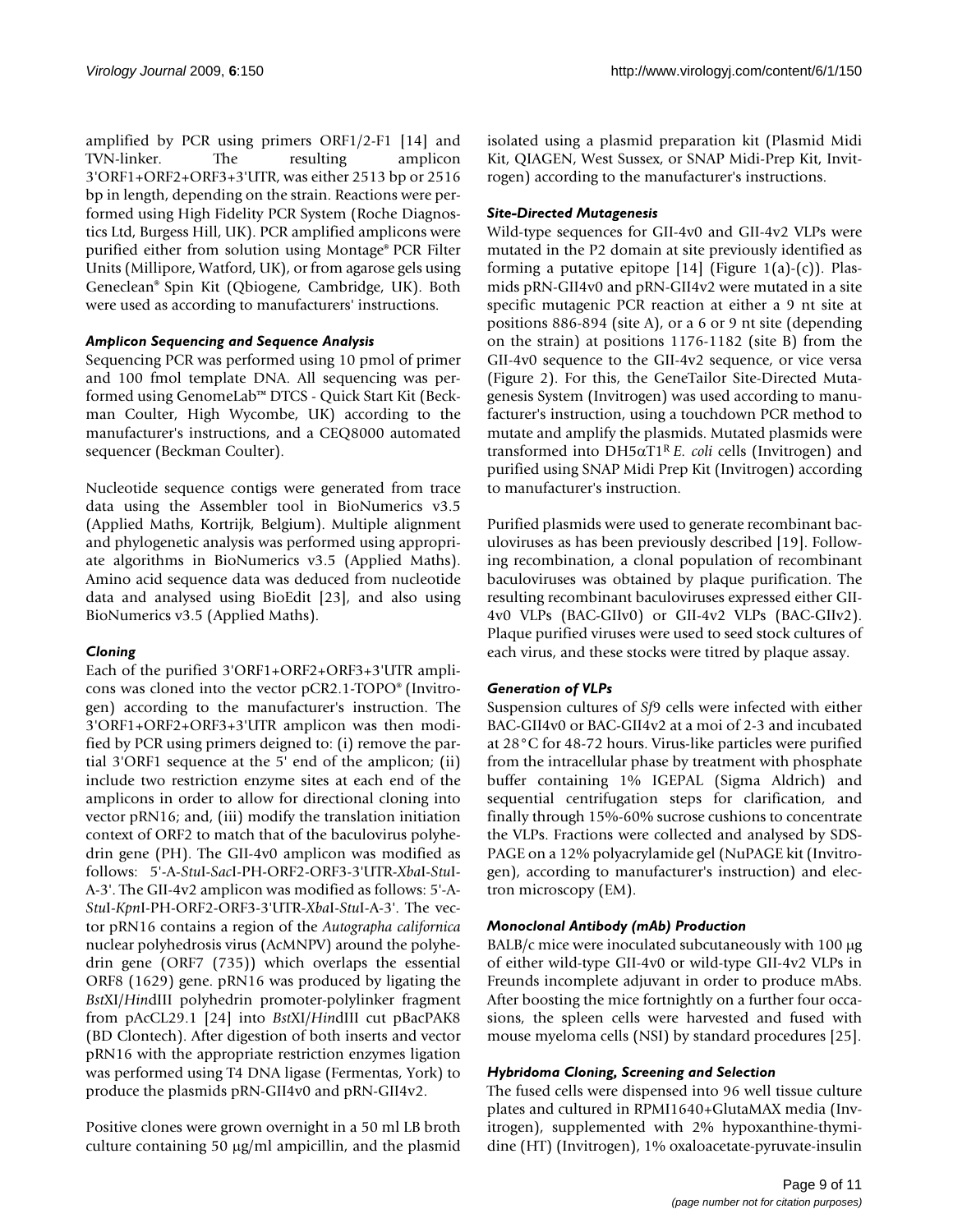(OPI) (Sigma) and 1% antibiotic-antimycotic (AbAm) (Invitrogen). Ten to 14 days post fusion, supernatants from the fusions were tested for antibodies to GII-4v0 and GII-4v2 by EIA as described below. Hybridomas secreting norovirus variant-specific antibodies were then cloned twice by limiting dilution.

#### *Enzyme-Linked Immunoassay (EIA)*

Microtiter plates (Greiner Bio-One, Stonehouse) were coated with either GII-4v0 or GII-4v2 VLPs at a concentration of 1 μg/ml diluted in PBS + 0.08% azide at  $4^{\circ}$ C. A 100 μl aliquot of test supernatants were diluted between 1 in 100 and 1 in 10000000 in PBST, and detection was performed using a rabbit anti-Mouse IgG-HRP conjugate antibody (Dako, Cambridgeshire) at 1 in 4000 dilution in conjugate diluent (Microimmune) and TMB Substrate (Europa Bioproducts, Cambridge).

#### *Isotyping of Monoclonal Antibodies*

A 100 μl sample of culture supernatant from each hybridoma was added to coated microtiter plates and antibody isotype determined using a goat anti-mouse IgG1a, IgG2a, IgG2b, IgG2c, IgG3 or IgM (Jackson Laboratories, Maine, USA) antibody, diluted 1 in 2000 in conjugate diluent (Microimmune). Detection was performed using rabbit anti-goat HRP-conjugate diluted 1 in 20000 in conjugate diluent (Microimmune) containing mouse serum (Sigma-Aldrich, Dorset, UK) and TMB Substrate (Europa Bioproducts).

#### *Reactivity of Monoclonal Antibodies with Denatured Antigen*

The EIA was performed as described above, but before the addition of the mAb to the plate, the VLP antigen bound to the plate surface was treated with either 8 M urea in PBS or PBS for 1 hour at room temperature. Wells were then washed 3 times with PBST and the EIA performed as described above.

#### *Competitive Immunoassay*

In the competitive immunoassay, monoclonal antibodies were diluted in PBS 1 in 1000 - 1 in 10000 and pre-incubated with either the homologous or heterologous wildtype VLP at a concentration of 1 μg/ml, one of the antigenically hybrid VLPs at 1 μg/ml, or PBST as a control. Preincubated monoclonal antibodies were then added to microtiter plates coated with 1 μg/ml of the homologous antigen (as described above) to which the monoclonal antibody was raised. The monoclonal antibody was then allowed to attach, and detected with an anti-mouse HRP conjugate antibody in an EIA as described above. Results are shown as per cent reduction in binding of mAb to homologous antigen  $OD_{test}$ ) compared to level of binding in PBST control ( $OD<sub>PBST</sub>$ ): % reduction in binding =  $([OD<sub>PBST</sub> - OD<sub>test</sub>]/OD<sub>PBST</sub>) \times 100.$ 

#### **Competing interests**

The authors declare that they have no competing interests.

#### **Authors' contributions**

DJA participated in the design of the experiments, conducted the experiments, and drafted the manuscript. RN participated in the design of the experiments, provided reagents and expertise for production of the VLPs, and editing of the manuscript. DS participated in the design of the experiments, provided reagents and expertise for production of the monoclonal antibodies, and editing of the manuscript. JJG participated in the design and coordination of the study, analysis of the data and editing of the manuscript. PR provided reagents, participated in the coordination of the study and editing of the manuscript. MIG participated in the design and coordination of the study, analysis of the data and drafting and editing of the manuscript. All authors read and approved the final manuscript.

#### **Acknowledgements**

The authors are grateful to Ian Jones (University of Reading) for the gift of BAC10:KO1629 and pAcCL29.1. This work was supported by the European Commission, DG Research Quality of Life Program, under the 6th Framework (EVENT;SP22-CT-2004-502571).

#### **References**

- Domingo E, Holland JJ: [RNA virus mutations and fitness for sur](http://www.ncbi.nlm.nih.gov/entrez/query.fcgi?cmd=Retrieve&db=PubMed&dopt=Abstract&list_uids=9343347)**[vival.](http://www.ncbi.nlm.nih.gov/entrez/query.fcgi?cmd=Retrieve&db=PubMed&dopt=Abstract&list_uids=9343347)** *Annu Rev Microbiol* 1997, **51:**151-178.
- 2. Cann AJ, Stanway G, Hughes PJ, Minor PD, Evans DM, Schild GC, Almond JW: **[Reversion to neurovirulence of the live-attenu](http://www.ncbi.nlm.nih.gov/entrez/query.fcgi?cmd=Retrieve&db=PubMed&dopt=Abstract&list_uids=6093054)[ated Sabin type 3 oral poliovirus vaccine.](http://www.ncbi.nlm.nih.gov/entrez/query.fcgi?cmd=Retrieve&db=PubMed&dopt=Abstract&list_uids=6093054)** *Nucleic Acids Res* 1984, **12:**7787-7792.
- 3. Hay AJ, Zambon MC, Wolstenholme AJ, Skehel JJ, Smith MH: **[Molec](http://www.ncbi.nlm.nih.gov/entrez/query.fcgi?cmd=Retrieve&db=PubMed&dopt=Abstract&list_uids=3793659)[ular basis of resistance of influenza A viruses to amantadine.](http://www.ncbi.nlm.nih.gov/entrez/query.fcgi?cmd=Retrieve&db=PubMed&dopt=Abstract&list_uids=3793659)** *J Antimicrob Chemother* 1986, **18(Suppl B):**19-29.
- 4. Shulman N, Winters M: **[A review of HIV-1 resistance to the](http://www.ncbi.nlm.nih.gov/entrez/query.fcgi?cmd=Retrieve&db=PubMed&dopt=Abstract&list_uids=14754429) [nucleoside and nucleotide inhibitors.](http://www.ncbi.nlm.nih.gov/entrez/query.fcgi?cmd=Retrieve&db=PubMed&dopt=Abstract&list_uids=14754429)** *Curr Drug Targets Infect Disord* 2003, **3:**273-281.
- 5. Lambkin R, McLain L, Jones SE, Aldridge SL, Dimmock NJ: **[Neutrali](http://www.ncbi.nlm.nih.gov/entrez/query.fcgi?cmd=Retrieve&db=PubMed&dopt=Abstract&list_uids=7527838)[zation escape mutants of type A influenza virus are readily](http://www.ncbi.nlm.nih.gov/entrez/query.fcgi?cmd=Retrieve&db=PubMed&dopt=Abstract&list_uids=7527838) selected by antisera from mice immunized with whole virus: [a possible mechanism for antigenic drift.](http://www.ncbi.nlm.nih.gov/entrez/query.fcgi?cmd=Retrieve&db=PubMed&dopt=Abstract&list_uids=7527838)** *J Gen Virol* 1994, **75(Pt 12):**3493-3502.
- 6. Palombo EA, Bugg HC, Masendycz PJ, Bishop RF: **[Sequence of the](http://www.ncbi.nlm.nih.gov/entrez/query.fcgi?cmd=Retrieve&db=PubMed&dopt=Abstract&list_uids=9255522) [VP7 gene of an atypical human rotavirus: evidence for](http://www.ncbi.nlm.nih.gov/entrez/query.fcgi?cmd=Retrieve&db=PubMed&dopt=Abstract&list_uids=9255522) [genetic and antigenic drift.](http://www.ncbi.nlm.nih.gov/entrez/query.fcgi?cmd=Retrieve&db=PubMed&dopt=Abstract&list_uids=9255522)** *DNA Seq* 1997, **7:**307-311.
- 7. Speller SA, Sangar DV, Clarke BE, Rowlands DJ: **[The nature and](http://www.ncbi.nlm.nih.gov/entrez/query.fcgi?cmd=Retrieve&db=PubMed&dopt=Abstract&list_uids=8381460) [spatial distribution of amino acid substitutions conferring](http://www.ncbi.nlm.nih.gov/entrez/query.fcgi?cmd=Retrieve&db=PubMed&dopt=Abstract&list_uids=8381460) resistance to neutralizing monoclonal antibodies in human [rhinovirus type 2.](http://www.ncbi.nlm.nih.gov/entrez/query.fcgi?cmd=Retrieve&db=PubMed&dopt=Abstract&list_uids=8381460)** *J Gen Virol* 1993, **74(Pt 2):**193-200.
- 8. Mayo MA: **[A summary of taxonomic changes recently](http://www.ncbi.nlm.nih.gov/entrez/query.fcgi?cmd=Retrieve&db=PubMed&dopt=Abstract&list_uids=12181683) [approved by ICTV.](http://www.ncbi.nlm.nih.gov/entrez/query.fcgi?cmd=Retrieve&db=PubMed&dopt=Abstract&list_uids=12181683)** *Archives of Virology* 2002, **147:**1655-1663.
- 9. Clarke IN, Lambden PR: **[The molecular biology of caliciviruses.](http://www.ncbi.nlm.nih.gov/entrez/query.fcgi?cmd=Retrieve&db=PubMed&dopt=Abstract&list_uids=9018049)** *J Gen Virol* 1997, **78(Pt 2):**291-301.
- 10. Green KY: **Caliciviridae: The Noroviruses.** In *Fields Virology* Fifth edition. Edited by: Knipe DM, Howley PM. Wolters Kluwer Health/ Lippincott Williams and Wilkins, Philadelphia; 2007:949-979.
- 11. Hale A, Mattick K, Lewis D, Estes M, Jiang X, Green J, Eglin R, Brown D: **[Distinct epidemiological patterns of Norwalk-like virus](http://www.ncbi.nlm.nih.gov/entrez/query.fcgi?cmd=Retrieve&db=PubMed&dopt=Abstract&list_uids=10935995) [infection.](http://www.ncbi.nlm.nih.gov/entrez/query.fcgi?cmd=Retrieve&db=PubMed&dopt=Abstract&list_uids=10935995)** *J Med Virol* 2000, **62:**99-103.
- 12. Lopman B, Vennema H, Kohli E, Pothier P, Sanchez A, Negredo A, Buesa J, Schreier E, Reacher M, Brown D, *et al.*: **[Increase in viral](http://www.ncbi.nlm.nih.gov/entrez/query.fcgi?cmd=Retrieve&db=PubMed&dopt=Abstract&list_uids=15001325) [gastroenteritis outbreaks in Europe and epidemic spread of](http://www.ncbi.nlm.nih.gov/entrez/query.fcgi?cmd=Retrieve&db=PubMed&dopt=Abstract&list_uids=15001325) [new norovirus variant.](http://www.ncbi.nlm.nih.gov/entrez/query.fcgi?cmd=Retrieve&db=PubMed&dopt=Abstract&list_uids=15001325)** *Lancet* 2004, **363:**682-688.